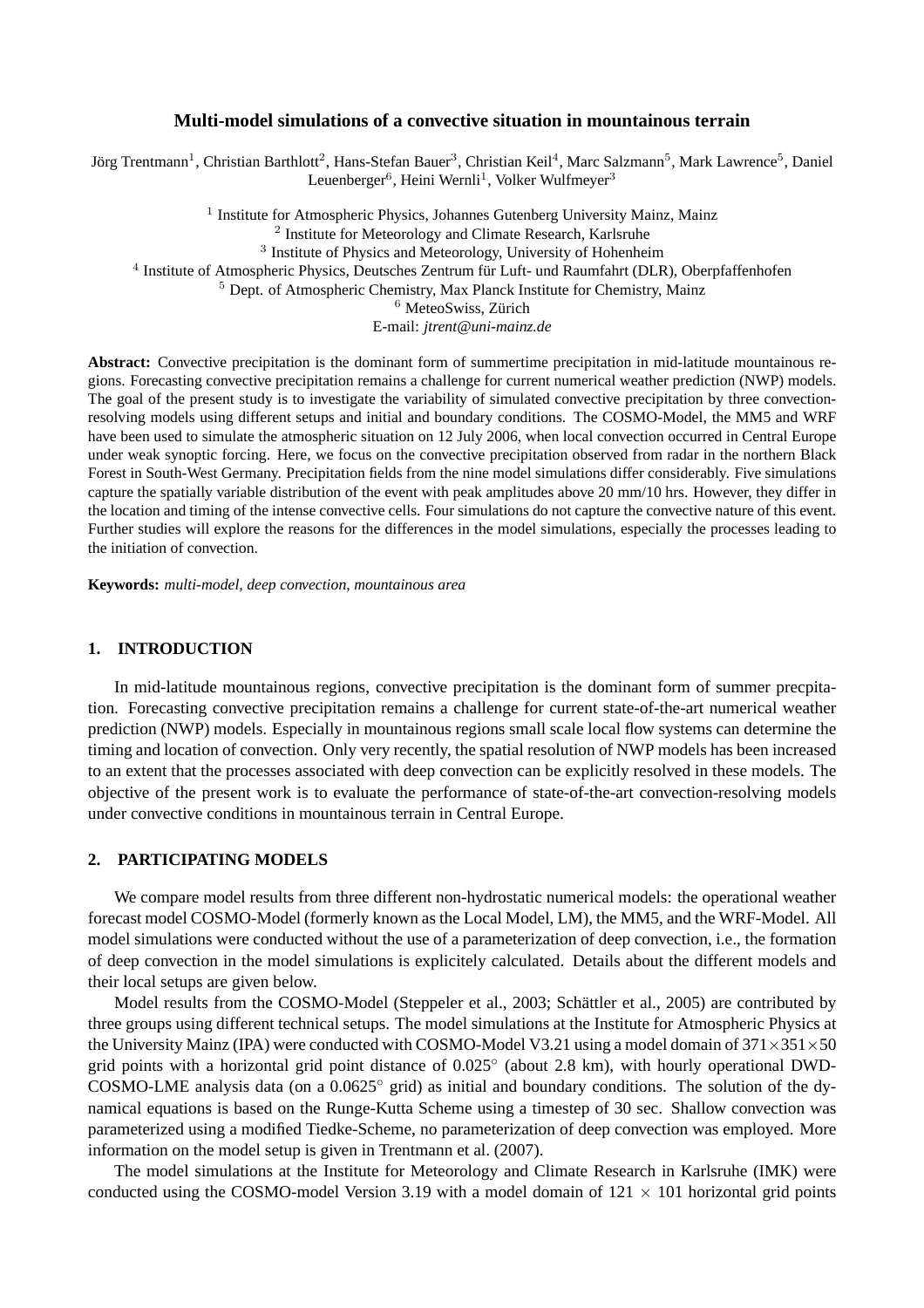

**Figure 1:** Left: MSG, visible image, 1130 UTC, 12 July 2006, provided by Harald Sodemann, ETH, Zürich; right: Surface precipitation between 09 UTC and 19 UTC on 12 July 2006 derived from radar measurements from Karlsruhe.

and 40 vertical layers. The three time-level Leapfrog scheme was used with a timestep of 12 sec. Only shallow convection was parameterized. The simulations was initialized at 00 UTC with GME analysis data. For the boundary condition, GME forecast data was used.

The model simulations at the DLR were conducted using the COSMO-Model, V3.21, with a horizontal grid point distance of 0.025°. For initial and boundary condition the results from the COSMO-LEPS Ensemble prediction system were used. The model simulations were started at 06 UTC. In total 10 simulations were conducted using different initial and boundary data. For the present work, three representative members were selected. A detailed analysis of all members is presented in Keil et al. (2007).

Model simulations using the PSU/NCAR mesoscale model (Grell et al., 1995) (known as MM5) were conducted at the Institute of Physics and Meteorology (IPM) at the University of Hohenheim. These model simulations were conducted using two 2-way nested grid with grid spacings of 8.4 km and 2.8 km, respectively. The innermost domain consists of  $343 \times 343$  grid points and 36 vertical layers. Initial and boundary conditions were taken from operational ECMWF analysis (retrieved at  $0.25° \times 0.25°$  horizontal resolution). The chosen physical parameterizations include the Reisner 2 cloud microphysical scheme, the MRF boundary layer scheme, and the 5-layer soil model. No parameterization for deep or shallow convection is employed. Further information on the model and results from model simulations for other cases can be found in Schwitalla et al. (2007).

The Weather Research and Forecasting Model (WRF), Version 2.2, with the ARW (Advanced Research WRF) dynamical core (Skamarock et al., 2005) is used at the Max Planck Institute for Chemistry (Mainz). A total of seven runs have been performed, two of which are included in this presentation. In both runs two sub-domains with 10 km and 2 km horizontal resolution and domain sizes of  $112\times97$  and  $171\times171$  grid points, respectively, were recursively nested into a coarse domain with 30 km resolution. One of the simulation was initialized with NCEP Final Analysis (FNL) Data and employed 54 vertical layers. The second simulation was driven by with ECMWF analysis (retrieved at  $1.25^{\circ} \times 1.25^{\circ}$ ) using 34 vertical layers. The Lin microphysics parametrization and the Yonsei State University (YSU) planetary boundary layer parametrization were used in the two runs. The simulations were chosen to reflect the range of the results obtained from the seven WRF sensitivity simulations.

### **3. CASE STUDY: 12 JULY 2006**

As a first case study, we investigate the performance of the different model simulations for 12 July 2006. This day was characterized by weak large scale forcing over Europe and the formation of single cell convection in the early afternoon over mountainous regions across Central Europe (Figure 1). Here, we focus on the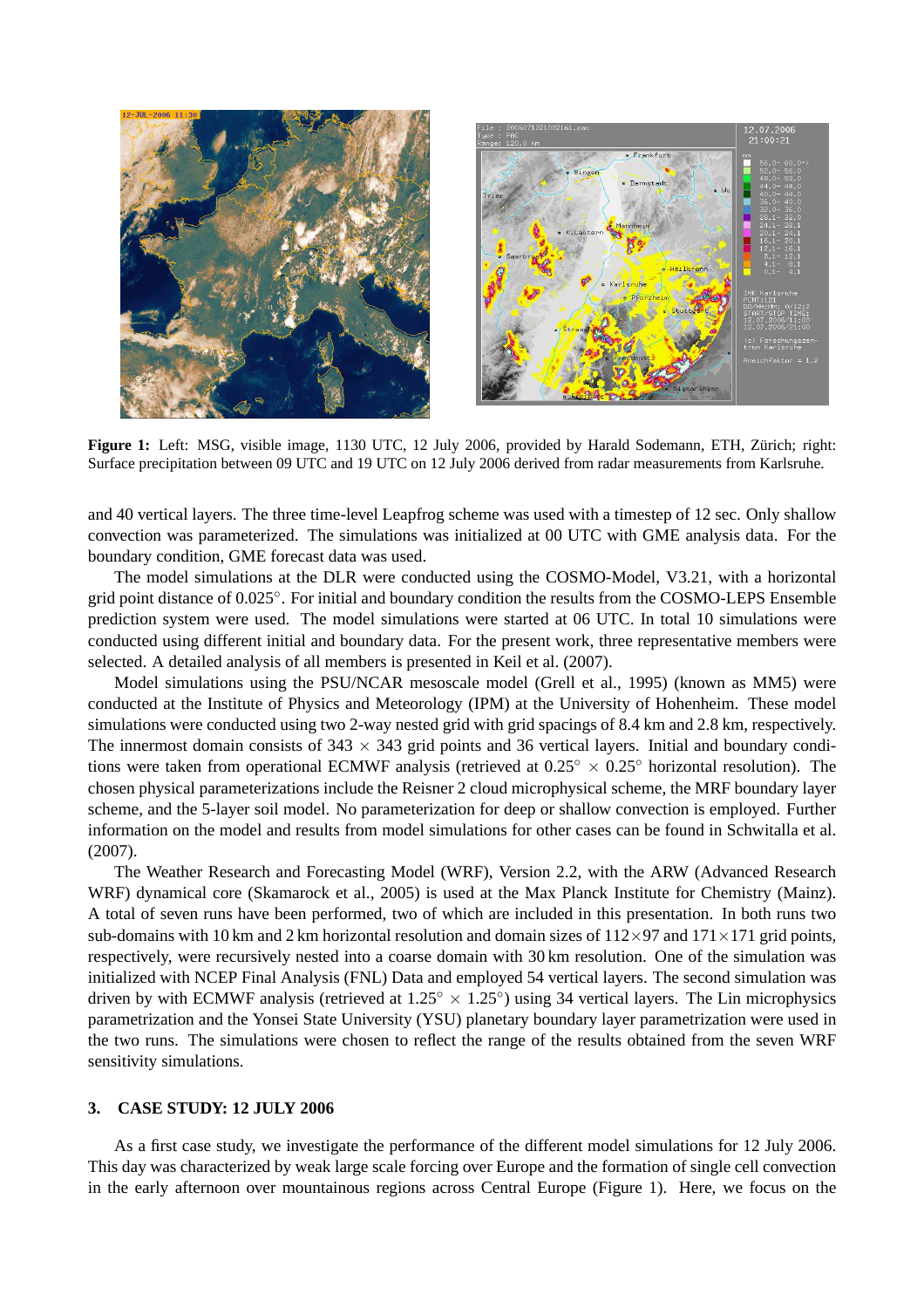

**Figure 2:** Simulated precipitation betwenn 09 UTC and 19 UTC for nine model simuations in the Black Forest, black contour line reprents the 750 m-isoline of the topography. First row, left to right: COSMO-model, IPA, start of the simulation at 07 UTC; COSMO-model, IPA, start of the simulation at 04 UTC; COSMO-model, IMK; second row: three members of the ensemble simulations with the COSMO-model, DLR; third row, left to right: MM5, IPM; WRF, MPI, 54 vertical layers, FNL initial and boundary conditions; WRF, MPI, 34 vertical layers, ECMWF initial and boundary conditions

situation in South-West Germany. At around local noon, ordinary convective cells formed in the northern part of the Black Forest that lasted for about three hours. The precipitation field derived from radar measurements from Karlsruhe between 09 UTC and 19 UTC shows an area of convective precipitation in the Murg Valley north of Freudenstadt with maximum precipitation of more than 60 mm (10 hrs)<sup>-1</sup> (Figure 1).

This day was one of the intensive observation periods of the PRINCE (Prediction, identification, and tracking of convective cells) experiment. During PRINCE, additional measurements were conducted in the northern Black Forest. For further information on PRINCE and a more detailed model evaluation with the observational data, see Trentmann et al. (2007). Here, we focus on the variability of model simulations for this situation.

## **4. MODEL RESULTS**

Figure 2 shows the simulated surface precipitation between 09 and 19 UTC on 12 July 2006 across the Black Forest for nine different model simulations. There is a large variability of the simulated precipitation pattern between the different models. However, there is also significant spread between the results obtained from one model, but using different setups and initial and boundary conditions. In principle, all models are able to simulate convective precipitation in the Black Forest region, as was observed. However, the location and the timing (not shown here) of the convection differ substantially between the simulations; and some simulations miss the convective character of the event.

The first row of Figure 2 shows the variability of the simulations between different setups of the COSMO-